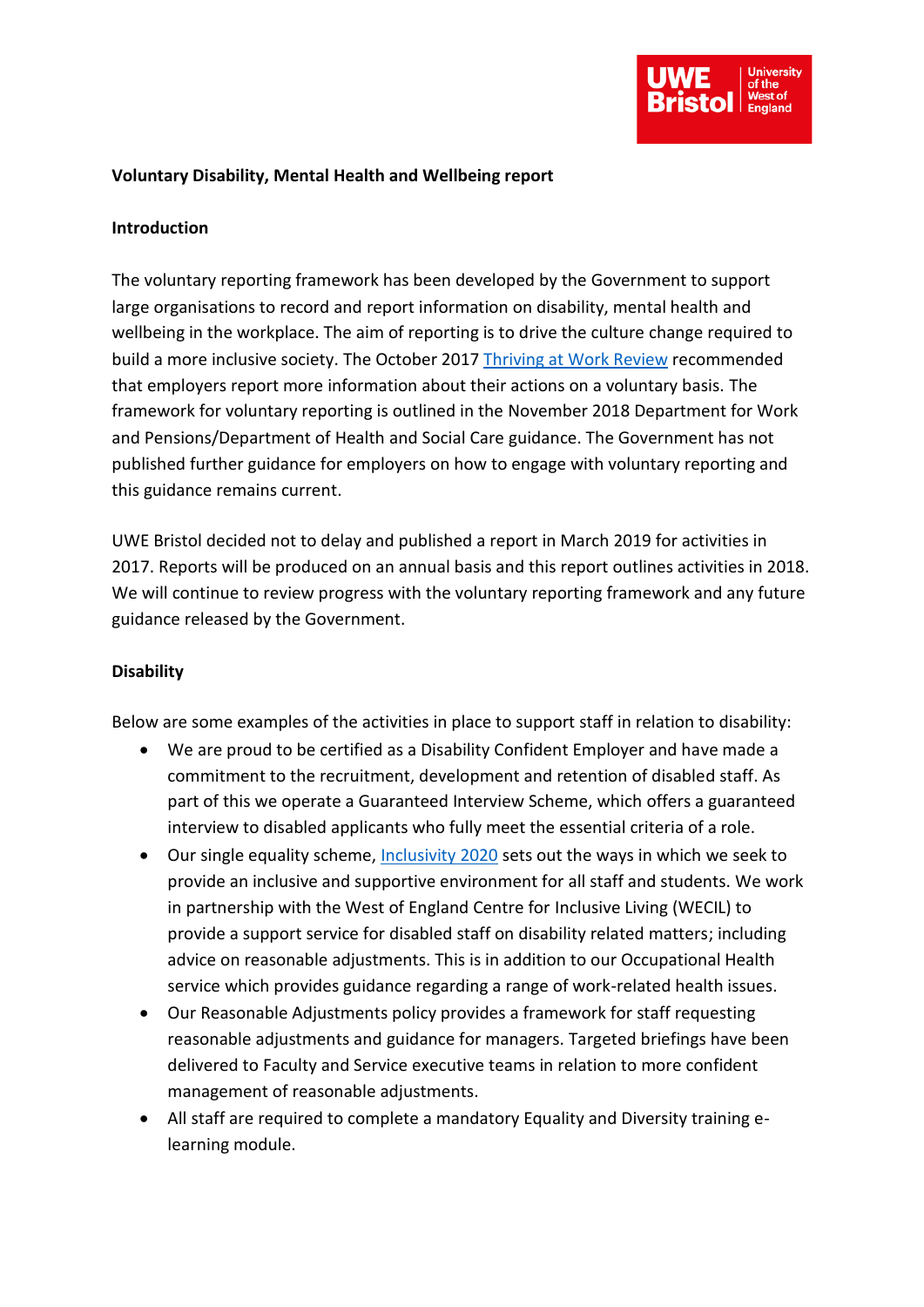• Our Disabled Staff Network is run by disabled staff and provides peer support and networking opportunities. Members may be asked for their views on the review of policies and practices.

As of 31 December 2018, the percentage of staff who considered themselves to have a disability or long-term physical or mental impairment was 5.8%. Information regarding the recruitment of disabled staff in 2018 is provided in the table below:

| 2018               | Headcount | Percentage (of total figures) |
|--------------------|-----------|-------------------------------|
| <b>Applied</b>     | 884       | 8%                            |
| <b>Shortlisted</b> | 233       | 10%                           |
| <b>Appointed</b>   | 166       | 8.4%                          |

*Source of data: UWE Bristol Staffing Statistics; based on a snapshot of the staff population at 31 December 2018 held in the University's HR Payroll system (iTrent). iTrent is populated from information supplied by new staff application forms and staff receiving regular reminders to update their equality data.*

## **Mental Health and Wellbeing**

UWE Bristol is committed to supporting the mental health and wellbeing of its staff and students. The [Mental Wealth First Strategy](https://docs.uwe.ac.uk/ou/Communications/Documents/Mental%20Health%20and%20Wellbeing/Mental%20Wealth%20First%20strategy%20final.pdf) launched in April 2018 with the key themes of prevention, promotion and provision. We have pledged a commitment to make health and wellbeing a core part of our 2030 strategy.

We have made several public commitments to supporting the mental health and wellbeing of staff. In 2013 we signed the Time to Change employer pledge and have continued to support the campaign to reduce discrimination. In 2017 we signed the Mindful Employer Charter for employers who are positive about mental health in the workplace. We have been a member of the UK Healthy Universities Network for over 10 years.

Below are some examples of the provisions in place to support staff:

- We developed a Mental Health and Wellbeing training programme for staff and managers to ensure that all staff are able to support themselves and others. Training is tailored to the needs of different staff groups and includes mandatory sessions for managers on holding sensitive conversations and mental health awareness.
- Our Employee Assistance Programme provides staff with access to confidential advice and emotional support 24 hours a day, 365 days a year, via online resources and telephone helpline. The service also provides support for managers.